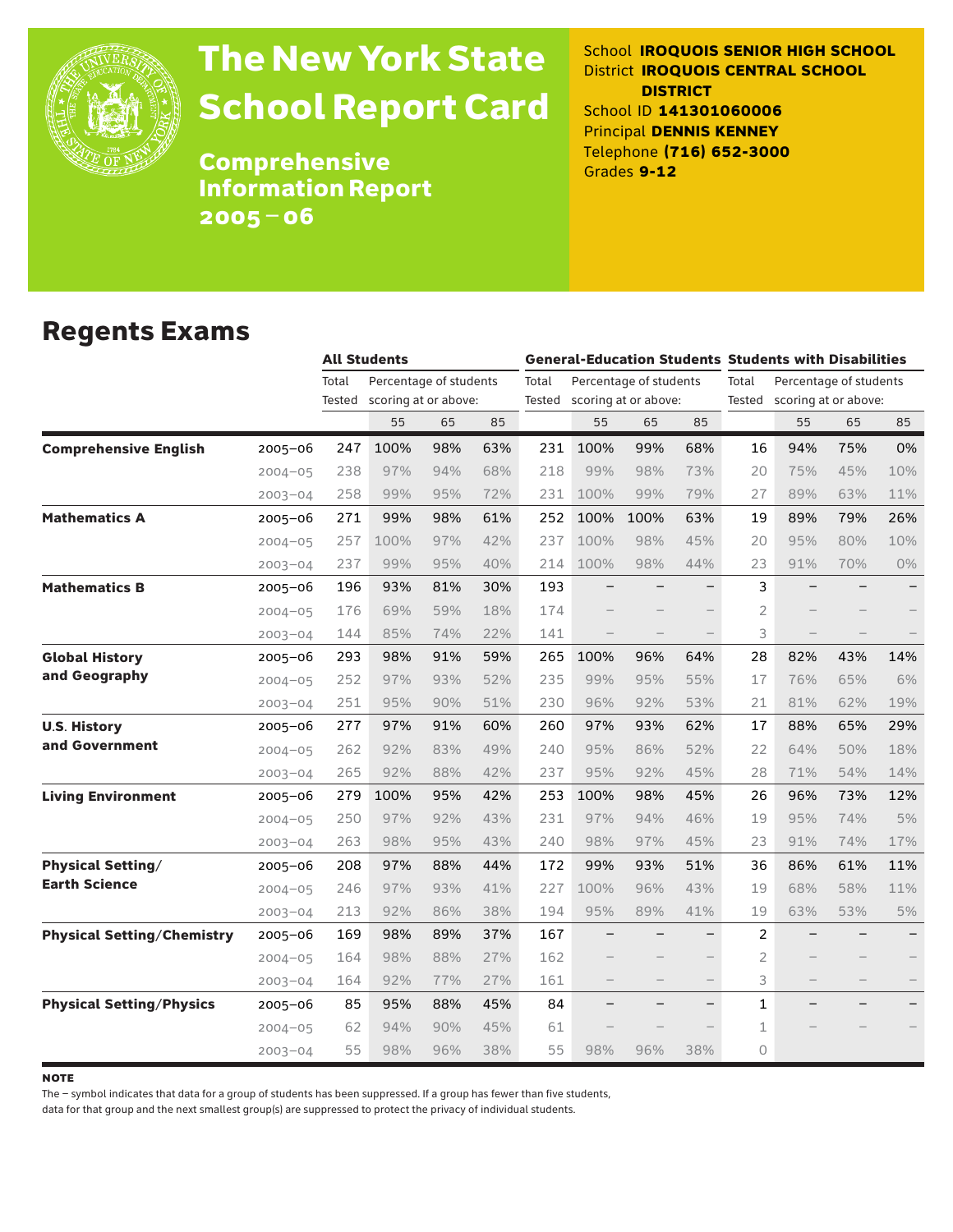### Regents Exams

|                              |             |                 | <b>All Students</b>                            |     |     |                 | <b>General-Education Students Students with Disabilities</b> |     |     |         |                                                       |    |    |  |
|------------------------------|-------------|-----------------|------------------------------------------------|-----|-----|-----------------|--------------------------------------------------------------|-----|-----|---------|-------------------------------------------------------|----|----|--|
|                              |             | Total<br>Tested | Percentage of students<br>scoring at or above: |     |     | Total<br>Tested | Percentage of students<br>scoring at or above:               |     |     | Total   | Percentage of students<br>Tested scoring at or above: |    |    |  |
|                              |             |                 | 55                                             | 65  | 85  |                 | 55                                                           | 65  | 85  |         | 55                                                    | 65 | 85 |  |
| <b>Comprehensive French</b>  | $2005 - 06$ | 57              | 100%                                           | 96% | 54% | 55              |                                                              |     |     | 2       |                                                       |    |    |  |
|                              | $2004 - 05$ | 57              | 98%                                            | 96% | 40% | 57              | 98%                                                          | 96% | 40% | 0       |                                                       |    |    |  |
|                              | $2003 - 04$ | 79              | 97%                                            | 94% | 34% | 79              | 97%                                                          | 94% | 34% | $\circ$ |                                                       |    |    |  |
| <b>Comprehensive German</b>  | $2005 - 06$ | 0               |                                                |     |     | 0               |                                                              |     |     | 0       |                                                       |    |    |  |
|                              | $2004 - 05$ | 0               |                                                |     |     | 0               |                                                              |     |     | 0       |                                                       |    |    |  |
|                              | $2003 - 04$ | 0               |                                                |     |     | 0               |                                                              |     |     | 0       |                                                       |    |    |  |
| <b>Comprehensive Hebrew</b>  | $2005 - 06$ | 0               |                                                |     |     | 0               |                                                              |     |     | 0       |                                                       |    |    |  |
|                              | $2004 - 05$ | $\circ$         |                                                |     |     | 0               |                                                              |     |     | 0       |                                                       |    |    |  |
|                              | $2003 - 04$ | 0               |                                                |     |     | 0               |                                                              |     |     | $\circ$ |                                                       |    |    |  |
| <b>Comprehensive Italian</b> | $2005 - 06$ | 0               |                                                |     |     | 0               |                                                              |     |     | 0       |                                                       |    |    |  |
|                              | $2004 - 05$ | 0               |                                                |     |     | 0               |                                                              |     |     | 0       |                                                       |    |    |  |
|                              | $2003 - 04$ | 0               |                                                |     |     | 0               |                                                              |     |     | 0       |                                                       |    |    |  |
| <b>Comprehensive Latin</b>   | $2005 - 06$ | 0               |                                                |     |     | 0               |                                                              |     |     | 0       |                                                       |    |    |  |
|                              | $2004 - 05$ | $\circ$         |                                                |     |     | 0               |                                                              |     |     | 0       |                                                       |    |    |  |
|                              | $2003 - 04$ | $\circ$         |                                                |     |     | 0               |                                                              |     |     | 0       |                                                       |    |    |  |
| <b>Comprehensive Spanish</b> | $2005 - 06$ | 149             | 100%                                           | 98% | 57% | 145             |                                                              |     |     | 4       |                                                       |    |    |  |
|                              | $2004 - 05$ | 122             | 100%                                           | 97% | 58% | 121             |                                                              |     |     |         |                                                       |    |    |  |
|                              | $2003 - 04$ | 110             | 97%                                            | 95% | 51% | 110             | 97%                                                          | 95% | 51% | $\circ$ |                                                       |    |    |  |

#### **NOTE**

The – symbol indicates that data for a group of students has been suppressed. If a group has fewer than five students,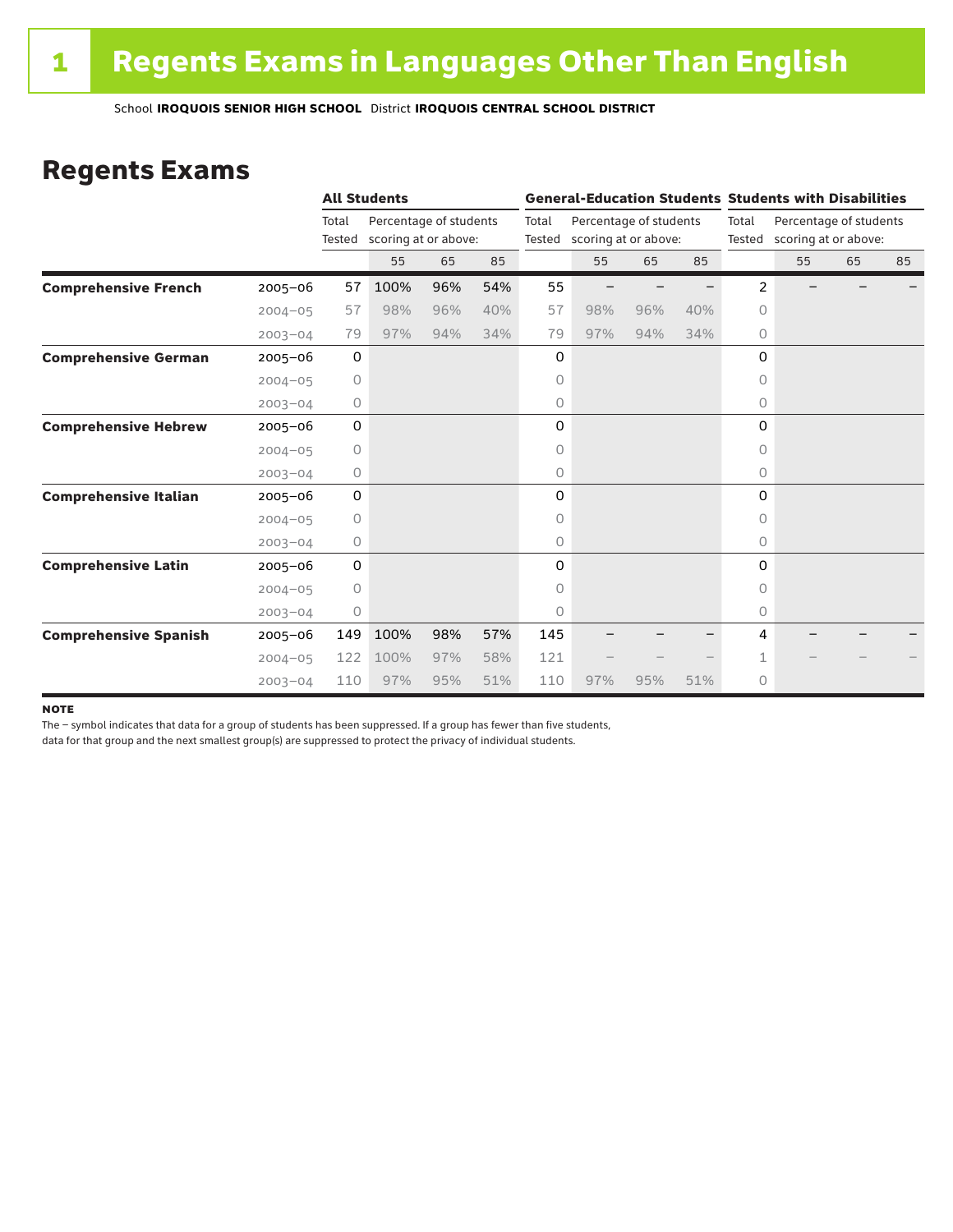# Regents Competency Tests

|                       |             | <b>All Students</b> |                        |                     |                        | <b>General-Education Students Students with Disabilities</b> |                        |  |
|-----------------------|-------------|---------------------|------------------------|---------------------|------------------------|--------------------------------------------------------------|------------------------|--|
|                       |             | <b>Total Tested</b> | <b>Percent Passing</b> | <b>Total Tested</b> | <b>Percent Passing</b> | <b>Total Tested</b>                                          | <b>Percent Passing</b> |  |
| <b>Mathematics</b>    | 2005-06     | 43                  | 88%                    | 6                   | 100%                   | 37                                                           | 86%                    |  |
|                       | $2004 - 05$ | 23                  | 83%                    | 3                   |                        | 20                                                           |                        |  |
|                       | $2003 - 04$ | 16                  | 88%                    | 0                   |                        | 16                                                           | 88%                    |  |
| <b>Science</b>        | 2005-06     | 31                  | 87%                    | 0                   |                        | 31                                                           | 87%                    |  |
|                       | $2004 - 05$ | 20                  | 85%                    | 2                   |                        | 18                                                           |                        |  |
|                       | $2003 - 04$ | 9                   | 89%                    | 1                   |                        | 8                                                            |                        |  |
| <b>Reading</b>        | $2005 - 06$ | $\overline{2}$      |                        | 0                   |                        | 2                                                            |                        |  |
|                       | $2004 - 05$ | 4                   |                        |                     |                        | 3                                                            |                        |  |
|                       | $2003 - 04$ | 3                   |                        | 0                   |                        | 3                                                            |                        |  |
| <b>Writing</b>        | 2005-06     | $\overline{2}$      |                        | 0                   |                        | 2                                                            |                        |  |
|                       | $2004 - 05$ | 4                   |                        |                     |                        | 3                                                            |                        |  |
|                       | $2003 - 04$ | 3                   |                        | 0                   |                        | 3                                                            |                        |  |
| <b>Global Studies</b> | 2005-06     | 10                  | 40%                    | 0                   |                        | 10                                                           | 40%                    |  |
|                       | $2004 - 05$ | 9                   | 11%                    | 1                   |                        | 8                                                            |                        |  |
|                       | $2003 - 04$ | 3                   |                        | 0                   |                        | 3                                                            |                        |  |
| <b>U.S. History</b>   | 2005-06     | 3                   |                        | 0                   |                        | 3                                                            |                        |  |
| and Government        | $2004 - 05$ | 10                  | 80%                    |                     |                        | 9                                                            |                        |  |
|                       | $2003 - 04$ | 9                   | 33%                    | 0                   |                        | 9                                                            | 33%                    |  |

#### **NOTE**

The – symbol indicates that data for a group of students has been suppressed. If a group has fewer than five students,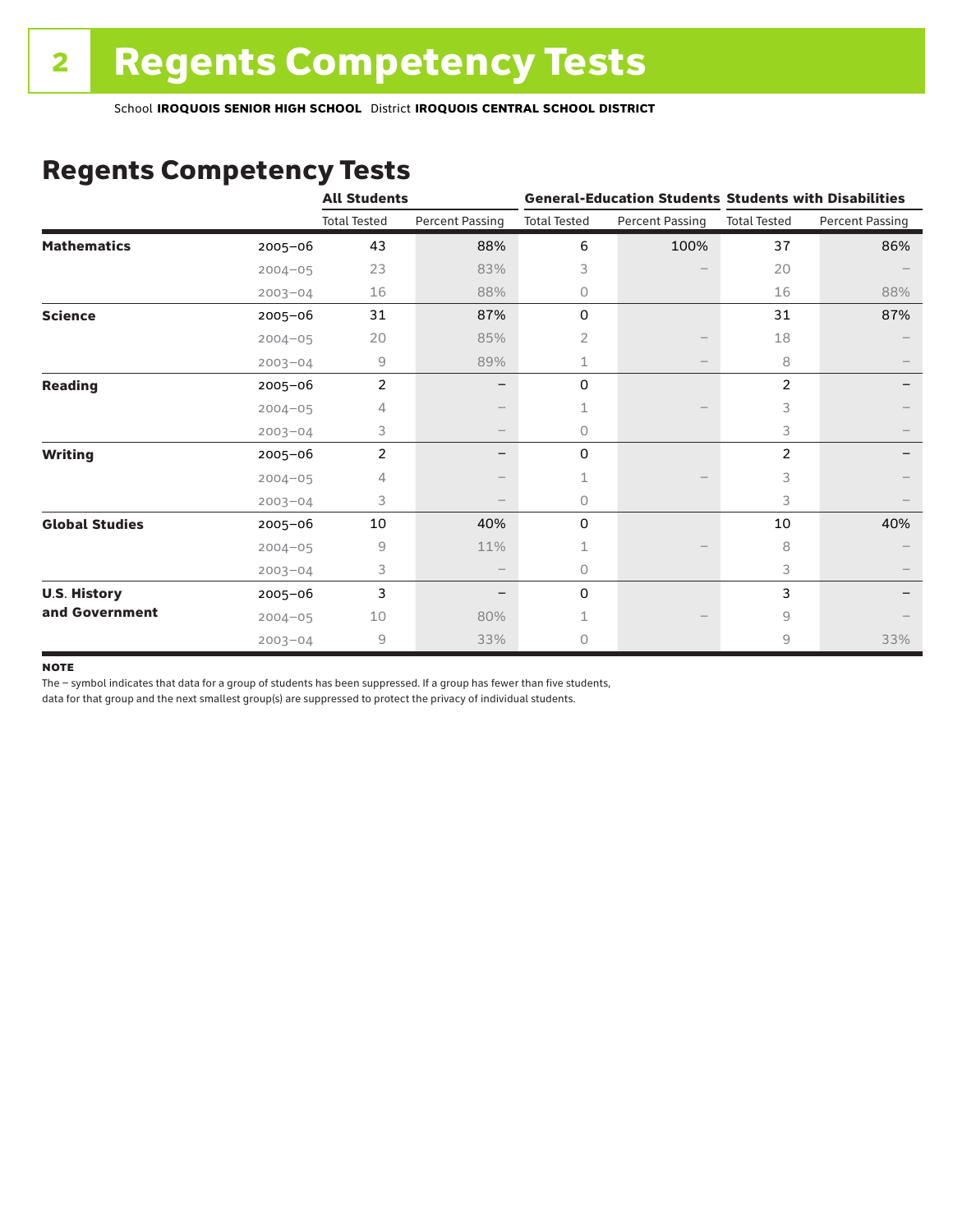# Second Language Proficiency Examinations

|                |             | <b>All Students</b> |                  |                     |                  | <b>General-Education Students Students with Disabilities</b> |                  |  |
|----------------|-------------|---------------------|------------------|---------------------|------------------|--------------------------------------------------------------|------------------|--|
|                |             | <b>Total Tested</b> | Percent Passing: | <b>Total Tested</b> | Percent Passing: | <b>Total Tested</b>                                          | Percent Passing: |  |
| <b>French</b>  | 2005-06     | 6                   | 83%              | 3                   |                  | 3                                                            |                  |  |
|                | $2004 - 05$ | 4                   |                  | 2                   |                  | 2                                                            |                  |  |
|                | $2003 - 04$ | 6                   | 100%             | 5                   |                  | 1                                                            |                  |  |
| German         | 2005-06     | 0                   |                  | 0                   |                  | 0                                                            |                  |  |
|                | $2004 - 05$ | 0                   |                  | Ω                   |                  | 0                                                            |                  |  |
|                | $2003 - 04$ | 0                   |                  | 0                   |                  | $\circ$                                                      |                  |  |
| <b>Italian</b> | 2005-06     | 0                   |                  | 0                   |                  | 0                                                            |                  |  |
|                | $2004 - 05$ |                     |                  | Ω                   |                  | 0                                                            |                  |  |
|                | $2003 - 04$ | 0                   |                  | 0                   |                  | 0                                                            |                  |  |
| Latin          | 2005-06     | $\Omega$            |                  | 0                   |                  | 0                                                            |                  |  |
|                | $2004 - 05$ |                     |                  |                     |                  | 0                                                            |                  |  |
|                | $2003 - 04$ | 0                   |                  | 0                   |                  | $\Omega$                                                     |                  |  |
| <b>Spanish</b> | 2005-06     | 14                  | 86%              | 13                  | -                | 1                                                            |                  |  |
|                | $2004 - 05$ | 11                  | 91%              | 10                  |                  |                                                              |                  |  |
|                | $2003 - 04$ | 12                  | 75%              | 11                  |                  |                                                              |                  |  |

#### **NOTE**

The – symbol indicates that data for a group of students has been suppressed. If a group has fewer than five students,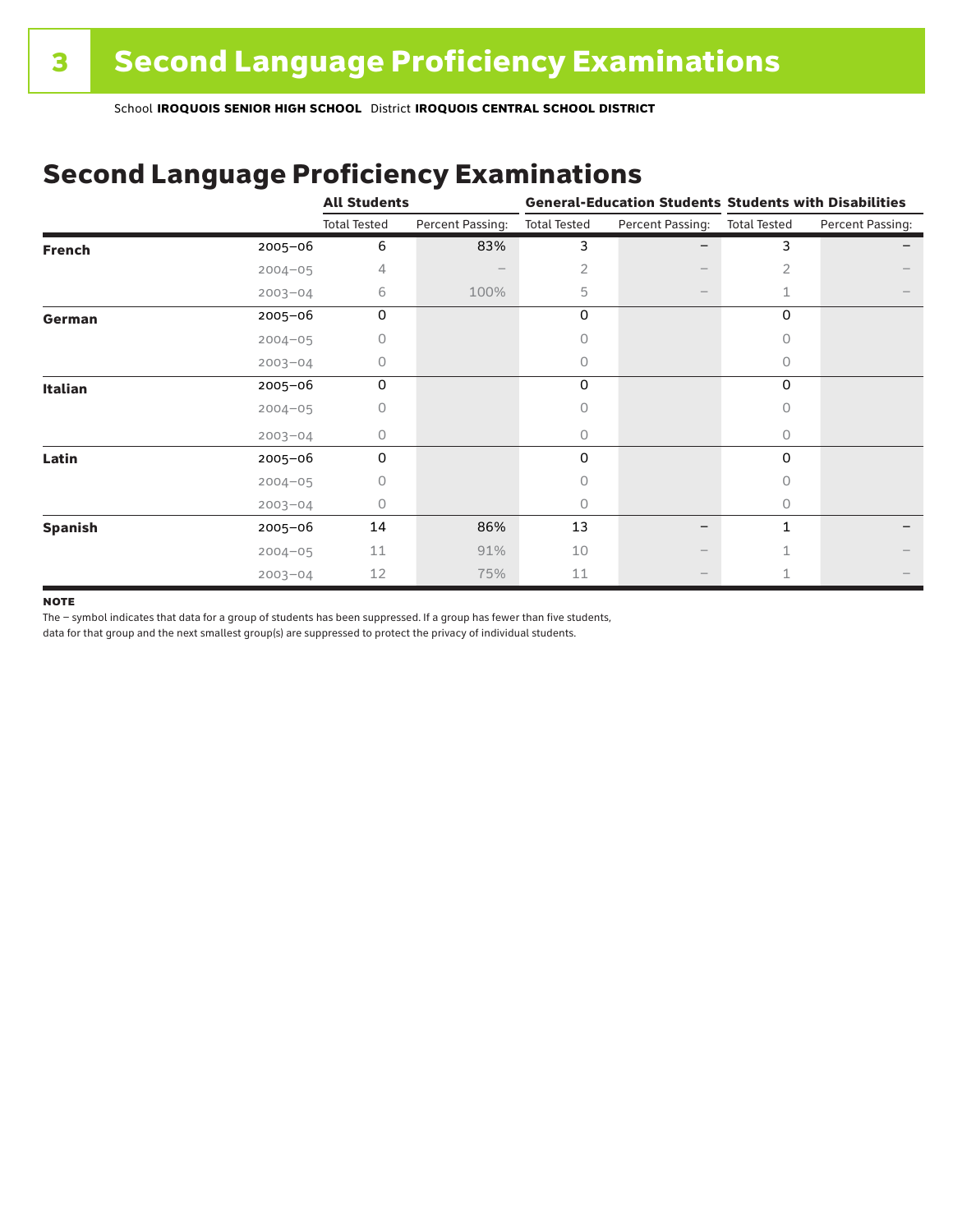## New York State English as a Second Language Achievement Test (NYSESLAT)

|                  |             | <b>All Students</b> |  |                                   | <b>General-Education Students</b> |             |  |                                   | <b>Students with Disabilities</b> |         |  |                                   |       |
|------------------|-------------|---------------------|--|-----------------------------------|-----------------------------------|-------------|--|-----------------------------------|-----------------------------------|---------|--|-----------------------------------|-------|
|                  |             | Total               |  | Percent of students scoring       |                                   | Total       |  | Percent of students scoring       |                                   | Total   |  | Percent of students scoring       |       |
|                  |             |                     |  | Tested in each performance level: |                                   |             |  | Tested in each performance level: |                                   |         |  | Tested in each performance level: |       |
|                  |             |                     |  | Begin. Interm. Adv.               | Prof.                             |             |  | Begin. Interm. Adv.               | Prof.                             |         |  | Begin. Interm. Adv.               | Prof. |
| <b>Listening</b> | 2005-06     | 0                   |  |                                   |                                   | 0           |  |                                   |                                   | 0       |  |                                   |       |
| and Speaking     | $2004 - 05$ | 0                   |  |                                   |                                   | 0           |  |                                   |                                   | $\circ$ |  |                                   |       |
| $(Grades K-1)$   | $2003 - 04$ | 0                   |  |                                   |                                   | $\circ$     |  |                                   |                                   | $\circ$ |  |                                   |       |
| <b>Reading</b>   | $2005 - 06$ | 0                   |  |                                   |                                   | 0           |  |                                   |                                   | 0       |  |                                   |       |
| and Writing      | $2004 - 05$ | 0                   |  |                                   |                                   | $\bigcirc$  |  |                                   |                                   | $\circ$ |  |                                   |       |
| $(Grades K-1)$   | $2003 - 04$ | 0                   |  |                                   |                                   | $\bigcirc$  |  |                                   |                                   | 0       |  |                                   |       |
| <b>Listening</b> | $2005 - 06$ | 0                   |  |                                   |                                   | 0           |  |                                   |                                   | 0       |  |                                   |       |
| and Speaking     | $2004 - 05$ | 0                   |  |                                   |                                   | $\circ$     |  |                                   |                                   | $\circ$ |  |                                   |       |
| (Grades $2-4$ )  | $2003 - 04$ | 0                   |  |                                   |                                   | $\circ$     |  |                                   |                                   | $\circ$ |  |                                   |       |
| <b>Reading</b>   | 2005-06     | 0                   |  |                                   |                                   | 0           |  |                                   |                                   | 0       |  |                                   |       |
| and Writing      | $2004 - 05$ | 0                   |  |                                   |                                   | $\circ$     |  |                                   |                                   | $\circ$ |  |                                   |       |
| (Grades $2-4$ )  | $2003 - 04$ | 0                   |  |                                   |                                   | $\circ$     |  |                                   |                                   | 0       |  |                                   |       |
| <b>Listening</b> | $2005 - 06$ | 0                   |  |                                   |                                   | 0           |  |                                   |                                   | 0       |  |                                   |       |
| and Speaking     | $2004 - 05$ | $\circ$             |  |                                   |                                   | $\circ$     |  |                                   |                                   | $\circ$ |  |                                   |       |
| $(Grades 5-6)$   | $2003 - 04$ | 0                   |  |                                   |                                   | $\bigcirc$  |  |                                   |                                   | 0       |  |                                   |       |
| <b>Reading</b>   | $2005 - 06$ | 0                   |  |                                   |                                   | 0           |  |                                   |                                   | 0       |  |                                   |       |
| and Writing      | $2004 - 05$ | 0                   |  |                                   |                                   | $\circ$     |  |                                   |                                   | $\circ$ |  |                                   |       |
| $(Grades 5-6)$   | $2003 - 04$ | 0                   |  |                                   |                                   | $\bigcirc$  |  |                                   |                                   | $\circ$ |  |                                   |       |
| Listening        | $2005 - 06$ | 0                   |  |                                   |                                   | 0           |  |                                   |                                   | 0       |  |                                   |       |
| and Speaking     | $2004 - 05$ | 0                   |  |                                   |                                   | $\circ$     |  |                                   |                                   | $\circ$ |  |                                   |       |
| (Grades $7-8$ )  | $2003 - 04$ | 0                   |  |                                   |                                   | $\circ$     |  |                                   |                                   | 0       |  |                                   |       |
| <b>Reading</b>   | $2005 - 06$ | 0                   |  |                                   |                                   | 0           |  |                                   |                                   | 0       |  |                                   |       |
| and Writing      | $2004 - 05$ | 0                   |  |                                   |                                   | $\circ$     |  |                                   |                                   | $\circ$ |  |                                   |       |
| $(Grades 7-8)$   | $2003 - 04$ | 0                   |  |                                   |                                   | $\circ$     |  |                                   |                                   | 0       |  |                                   |       |
| <b>Listening</b> | $2005 - 06$ | 0                   |  |                                   |                                   | 0           |  |                                   |                                   | 0       |  |                                   |       |
| and Speaking     | $2004 - 05$ | 0                   |  |                                   |                                   | $\circ$     |  |                                   |                                   | 0       |  |                                   |       |
| $(Grades g-12)$  | $2003 - 04$ | $\mathbf 1$         |  |                                   |                                   | $\mathbf 1$ |  |                                   |                                   | $\circ$ |  |                                   |       |
| <b>Reading</b>   | 2005-06     | 0                   |  |                                   |                                   | 0           |  |                                   |                                   | 0       |  |                                   |       |
| and Writing      | $2004 - 05$ | 0                   |  |                                   |                                   | $\circ$     |  |                                   |                                   | $\circ$ |  |                                   |       |
| $(Grades g-12)$  | $2003 - 04$ | $\mathbf 1$         |  |                                   |                                   | $\mathbf 1$ |  |                                   |                                   | 0       |  |                                   |       |

#### **NOTE**

The – symbol indicates that data for a group of students has been suppressed. If a group has fewer than five students,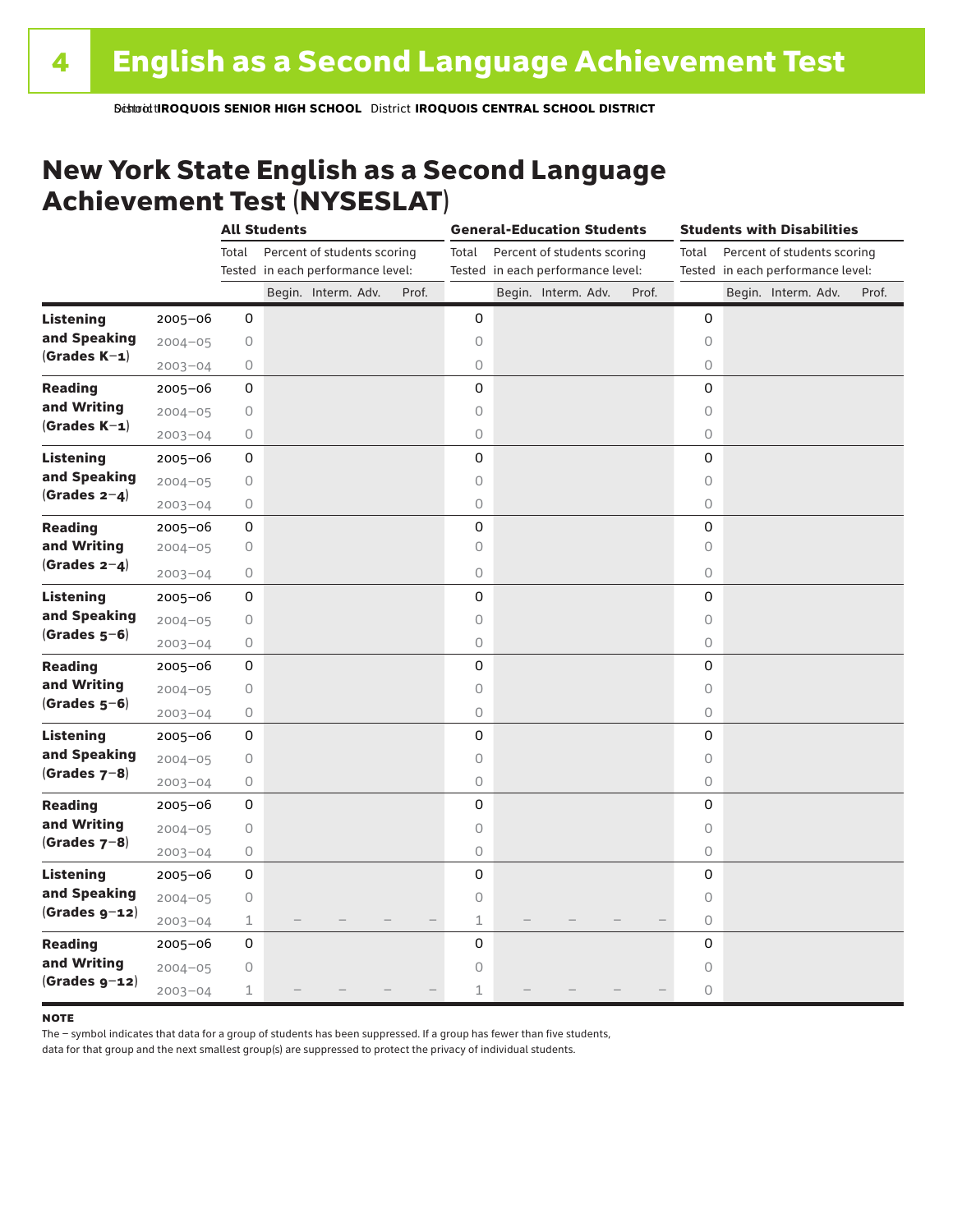# Elementary/Middle-Level Social Studies 2005–06

|                                   | <b>All Students</b> |                                                    |  |  |       | <b>General-Education Students</b>                  |  |  |  |                                                             | <b>Students with Disabilities</b> |  |  |  |                |
|-----------------------------------|---------------------|----------------------------------------------------|--|--|-------|----------------------------------------------------|--|--|--|-------------------------------------------------------------|-----------------------------------|--|--|--|----------------|
|                                   | Total               | Percentage of students<br>Tested scoring at level: |  |  | Total | Percentage of students<br>Tested scoring at level: |  |  |  | Percentage of students<br>Total<br>Tested scoring at level: |                                   |  |  |  |                |
|                                   |                     |                                                    |  |  | 4     |                                                    |  |  |  |                                                             |                                   |  |  |  | $\overline{4}$ |
| <b>Elementary</b><br><b>Level</b> |                     |                                                    |  |  |       |                                                    |  |  |  |                                                             |                                   |  |  |  |                |
| <b>Middle Level</b>               |                     |                                                    |  |  |       |                                                    |  |  |  |                                                             |                                   |  |  |  |                |

### Regents Exams After Four Years 2002 **Total Cohort Performance on**

|                                        | <b>All Students</b> |                                                    |     |     |                         | <b>General-Education Students</b> |                                    |     |              |                         | <b>Students with Disabilities</b> |                                    |     |              |                          |
|----------------------------------------|---------------------|----------------------------------------------------|-----|-----|-------------------------|-----------------------------------|------------------------------------|-----|--------------|-------------------------|-----------------------------------|------------------------------------|-----|--------------|--------------------------|
|                                        | ohort<br>o<br>ごこ    | Percentage of<br>students scoring:<br>65-84 85-100 |     |     | Approved<br>Alternative | Cohort<br>rolln<br>모              | Percentage of<br>students scoring: |     |              | Approved<br>Alternative | Cohort<br>5<br>문                  | Percentage of<br>students scoring: |     |              | Approved<br>Alternatives |
|                                        |                     | $55 - 64$                                          |     |     |                         |                                   | $55 - 64$                          |     | 65-84 85-100 |                         |                                   | $55 - 64$                          |     | 65-84 85-100 |                          |
| <b>Global History</b><br>and Geography | 238                 | 4%                                                 | 39% | 52% |                         | 219                               | 2%                                 | 40% | 55%          |                         | 19                                | 21%                                | 37% | 16%          |                          |
| <b>U.S. History</b><br>and Government  | 238                 | 2%                                                 | 39% | 52% |                         | 219                               | 1%                                 | 40% | 55%          |                         | 19                                | 5%                                 | 32% | 16%          |                          |
| <b>Science</b>                         | 238                 | 3%                                                 | 40% | 55% |                         | 219                               | 1%                                 | 39% | 58%          |                         | 19                                | 21%                                | 47% | 16%          |                          |

# New York State Alternate Assessments (NYSAA) 2005–06

|                         | <b>All Students</b> |                            |   |   |   |  |  |  |  |  |
|-------------------------|---------------------|----------------------------|---|---|---|--|--|--|--|--|
|                         | Total               | Number of students scoring |   |   |   |  |  |  |  |  |
|                         |                     | Tested at Level:           |   |   |   |  |  |  |  |  |
|                         |                     | 1                          | 2 | 3 | 4 |  |  |  |  |  |
| <b>Elementary Level</b> |                     |                            |   |   |   |  |  |  |  |  |
| Social Studies          | O                   |                            |   |   |   |  |  |  |  |  |
| <b>Middle Level</b>     |                     |                            |   |   |   |  |  |  |  |  |
| Social Studies          | O                   |                            |   |   |   |  |  |  |  |  |
| <b>Secondary Level</b>  |                     |                            |   |   |   |  |  |  |  |  |
| Social Studies          | ი                   |                            |   |   |   |  |  |  |  |  |
| Science                 | n                   |                            |   |   |   |  |  |  |  |  |
|                         |                     |                            |   |   |   |  |  |  |  |  |

The New York State Alternate Assessment (NYSAA) is for students with severe cognitive disabilities. Results for students taking the NYSAA in English language arts, mathematics, and science at the elementary and middle levels and in the English and mathematics at the secondary level are available in the *Accountability and Overview Report* part of *The New York State Report Card*.

The – symbol indicates that data for a group of students has been suppressed. If a group has fewer than five students,

**NOTE**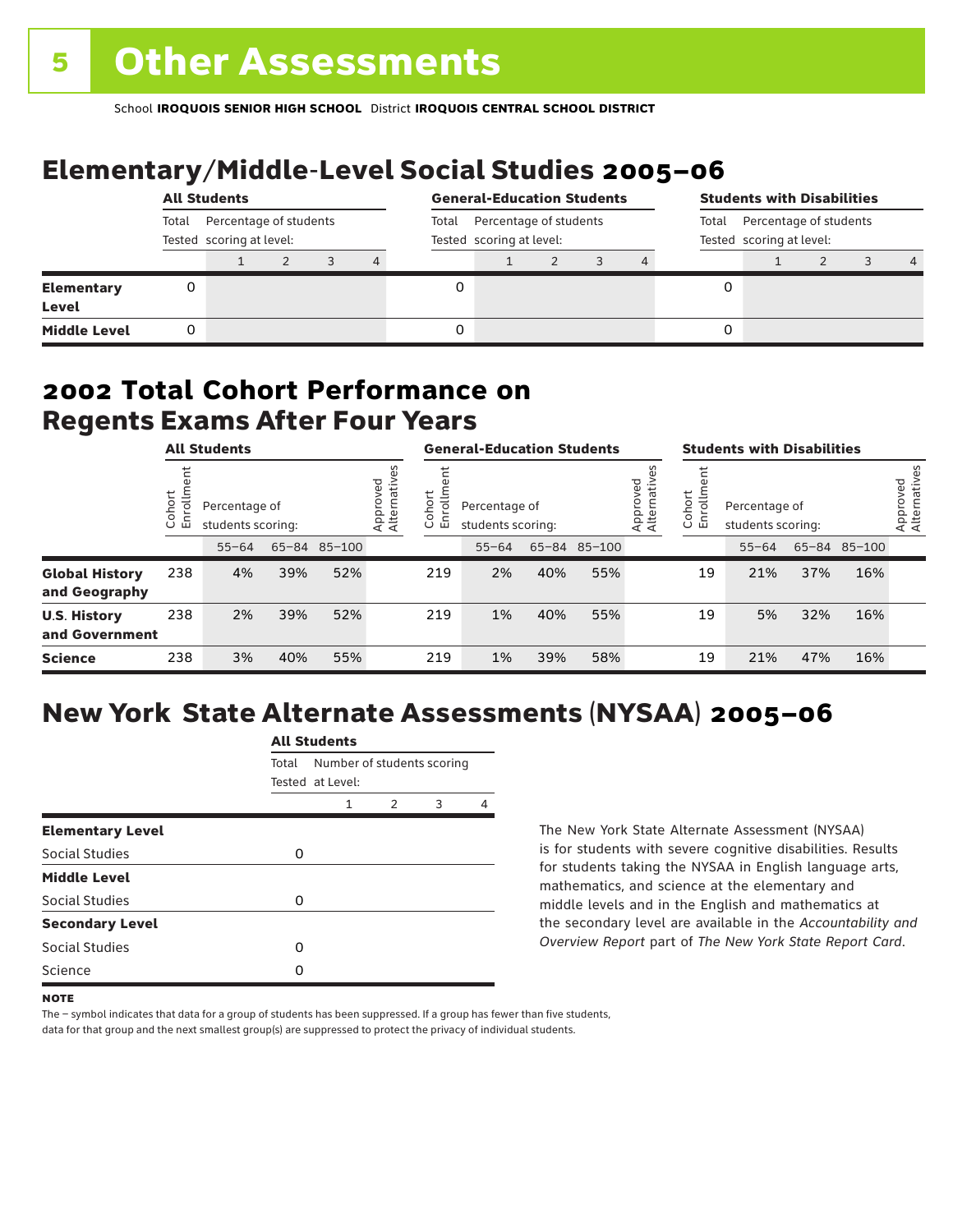# High School Completers

|                                    |             | <b>All Students</b>   |                            |                       | <b>General-Education Students</b> | <b>Students with Disabilities</b> |                            |  |
|------------------------------------|-------------|-----------------------|----------------------------|-----------------------|-----------------------------------|-----------------------------------|----------------------------|--|
|                                    |             | Number<br>of Students | Percentage<br>of Graduates | Number<br>of Students | Percentage<br>of Graduates        | Number<br>of Students             | Percentage<br>of Graduates |  |
| <b>Total Graduates</b>             | $2005 - 06$ | 233                   | 100%                       | 217                   | 100%                              | 16                                | 100%                       |  |
|                                    | $2004 - 05$ | 252                   | 100%                       | 227                   | 100%                              | 25                                | 100%                       |  |
|                                    | $2003 - 04$ | 204                   | 100%                       | 190                   | 100%                              | 14                                | 100%                       |  |
| <b>Receiving a Regents Diploma</b> | $2005 - 06$ | 218                   | 94%                        | 210                   | 97%                               | 8                                 | 50%                        |  |
|                                    | $2004 - 05$ | 231                   | 92%                        | 218                   | 96%                               | 13                                | 52%                        |  |
|                                    | $2003 - 04$ | 168                   | 82%                        | 164                   | 86%                               | 4                                 | 29%                        |  |
| <b>Receiving a Regents Diploma</b> | $2005 - 06$ | 102                   | 44%                        | 101                   | 47%                               | 1                                 | 6%                         |  |
| with Advanced Designation          | $2004 - 05$ | 115                   | 46%                        | 112                   | 49%                               | 3                                 | 12%                        |  |
|                                    | $2003 - 04$ | 0                     |                            | 0                     |                                   | $\bigcap$                         |                            |  |
| <b>Receiving an</b>                | $2005 - 06$ | 2                     | N/A                        | 0                     |                                   | 2                                 | N/A                        |  |
| <b>Individualized Education</b>    | $2004 - 05$ | 6                     | N/A                        | 0                     |                                   | 6                                 | N/A                        |  |
| Program (IEP) Diploma              | $2003 - 04$ | 0                     |                            | 0                     |                                   | 0                                 |                            |  |

NOTE An NA indicates that the diploma was not available in that year.

# High School Noncompleters

|                              |             | <b>All Students</b>   |                           |                       | <b>General-Education Students</b> | <b>Students with Disabilities</b> |                           |  |  |
|------------------------------|-------------|-----------------------|---------------------------|-----------------------|-----------------------------------|-----------------------------------|---------------------------|--|--|
|                              |             | Number<br>of Students | Percentage<br>of Students | Number<br>of Students | Percentage<br>of Students         | Number<br>of Students             | Percentage<br>of Students |  |  |
| <b>Dropped Out</b>           | $2005 - 06$ | 10                    | 1%                        | 6                     | 1%                                | 4                                 | 4%                        |  |  |
|                              | $2004 - 05$ | 9                     | $1\%$                     | 8                     | $1\%$                             | 1                                 | $1\%$                     |  |  |
|                              | $2003 - 04$ | $\overline{9}$        | $1\%$                     | 6                     | $1\%$                             | 3                                 | 3%                        |  |  |
| <b>Entered Approved High</b> | $2005 - 06$ | 0                     |                           | 0                     |                                   | 0                                 |                           |  |  |
| <b>School Equivalency</b>    | $2004 - 05$ | 0                     |                           | 0                     |                                   | 0                                 |                           |  |  |
| <b>Preparation Program</b>   | $2003 - 04$ |                       | $0\%$                     |                       | $0\%$                             | 0                                 |                           |  |  |
| <b>Total Noncompleters</b>   | $2005 - 06$ | 10                    | 1%                        | 6                     | 1%                                | 4                                 | 4%                        |  |  |
|                              | $2004 - 05$ | 9                     | $1\%$                     | 8                     | 1%                                | 1                                 | $1\%$                     |  |  |
|                              | $2003 - 04$ | 10                    | $1\%$                     |                       | $1\%$                             | 3                                 | 3%                        |  |  |

## Post-secondary Plans of 2005–06 **Graduates**

|                                | <b>All Students</b>   |                           |                       | <b>General-Education Students</b> | <b>Students with Disabilities</b> |                           |  |
|--------------------------------|-----------------------|---------------------------|-----------------------|-----------------------------------|-----------------------------------|---------------------------|--|
|                                | Number<br>of Students | Percentage<br>of Students | Number<br>of Students | Percentage<br>of Students         | Number<br>of Students             | Percentage<br>of Students |  |
| To 4-year College              | 119                   | 51%                       | 117                   | 54%                               | າ                                 | 13%                       |  |
| To 2-year College              | 73                    | 31%                       | 67                    | 31%                               | 6                                 | 38%                       |  |
| <b>To Other Post-secondary</b> | 9                     | 4%                        |                       | 3%                                | າ                                 | 13%                       |  |
| <b>To the Military</b>         | 4                     | 2%                        | 3                     | 1%                                |                                   | 6%                        |  |
| <b>To Employment</b>           | 25                    | 11%                       | 20                    | 9%                                | 5                                 | 31%                       |  |
| <b>To Adult Services</b>       | 0                     |                           | 0                     |                                   | 0                                 |                           |  |
| <b>To Other Known Plans</b>    |                       | 0%                        |                       | 0%                                | 0                                 |                           |  |
| <b>Plan Unknown</b>            |                       | 1%                        | າ                     | 1%                                | 0                                 |                           |  |